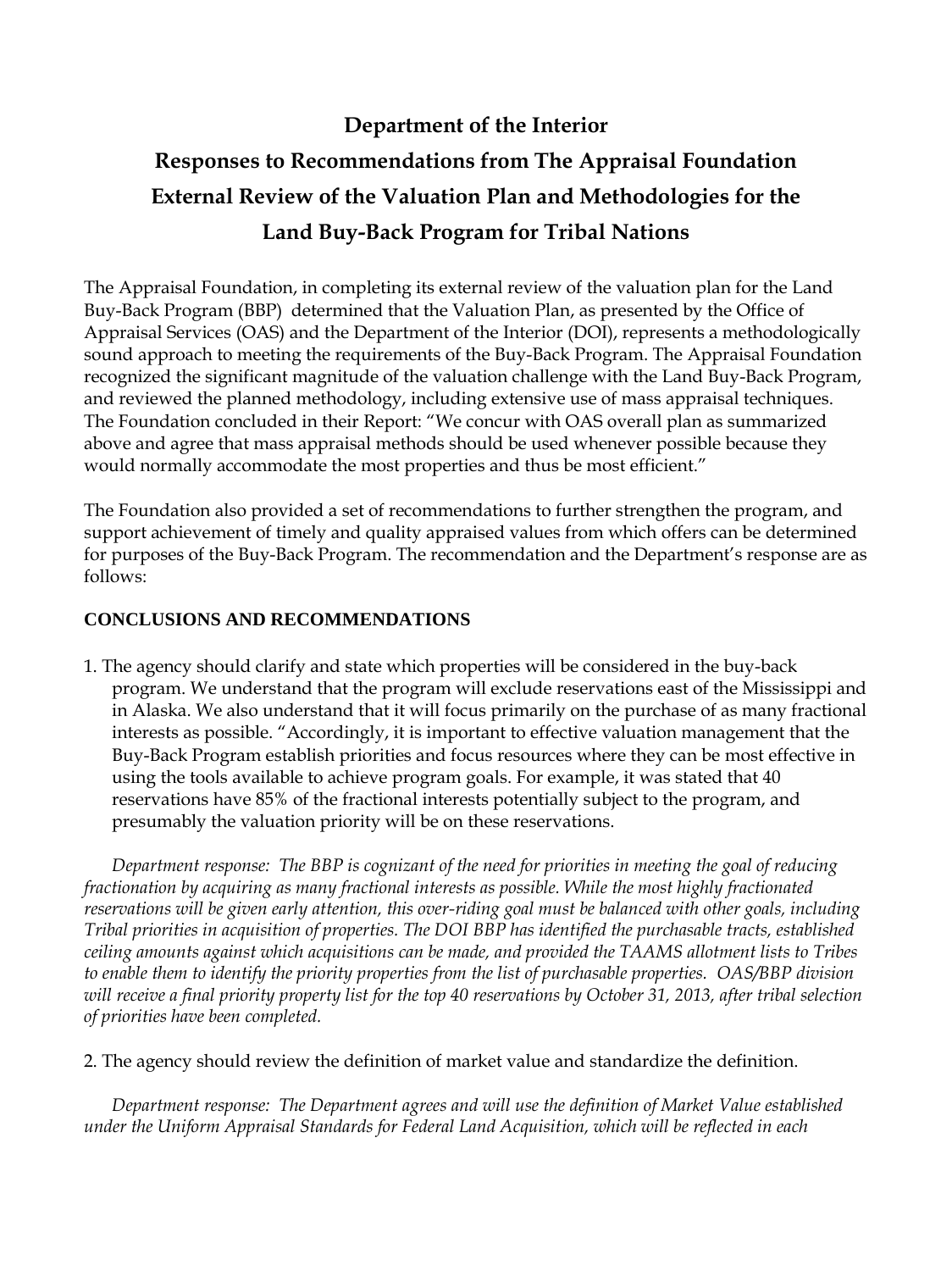*property specific appraisal report and also in the Mass Appraisal Report and Mass Appraisal Statement of Value for a Single Property opinion of value*

3. Consider a pilot reservation to test this process and use it as a prototype for the other reservations. The South Dakota region and another region should be considered.

*Department Response: The Buy Back Program is engaging early with several tribes in the Great Plains/Rocky Mountain region, allowing for model testing for accuracy and validation of market consistency on several reservations prior to implementation on a broader scale.*

4. Consider retention of a consultant with expertise in mass appraisal to work with OAS on pilot models or at least review those models before the methodology is applied to other reservations.

*Department Response: The Department agrees, and the OAS/BBP will contract for a Multiple Regression Appraisal specialist for the pilot models to assure credibility and reliability of multiple regression mass appraisals.*

5. In addition to considering confidence intervals as summarized in this report, when confidence intervals cannot be developed due to limited sales or the use of single property appraisal methods, the administration should consider any additional information from the appraisal report and data analysis in determining the offer value.

*Department response: The market value for a site specific appraisal is determined by the appraiser of record and derived in the development, analysis and final conclusion as to the opinion of value, which will be provided to the Buy-Back Program Office for use in determining offer prices.\* However, where multiple regression analysis is used in mass appraisals, and the data permits development of confidence intervals, the Office of Appraisal Services can also provide confidence intervals upon request for the information of the buy-Back Program Office. The BBP administration will be provided copies of reports for site specific appraisals for use in determining a fair offer price\*.* 

6. The OAS should try to develop a program for data sharing with Farm Credit. This would help the agency to receive all of the sales available in each area.

*Department response: Farm Credit Services (FCS) has indicated they are not interested in getting the DUNS number and SAM registration necessary for bulk acquisition of data. However, the Department will continue to work with FCS to acquire data on a reservation-by-reservation basis and will encourage a change in policy with FCS.*

7. OAS should consider the use of statistical software such as SPSS to assist in mass appraisal analysis. Such software would also facilitate quality control analysis (sales ratio studies) and development of confidence intervals. Excel can also be used be used to the same ends, although OAS should understand the limitations of Excel for multiple regression analyses (MRA) and statistical analyses.

*Department response: The Department agrees and OAS/BBP divisionhas purchased two SPSS licences for use in developing mass appraisals and will further evaluate the SPSS application. Given that mass*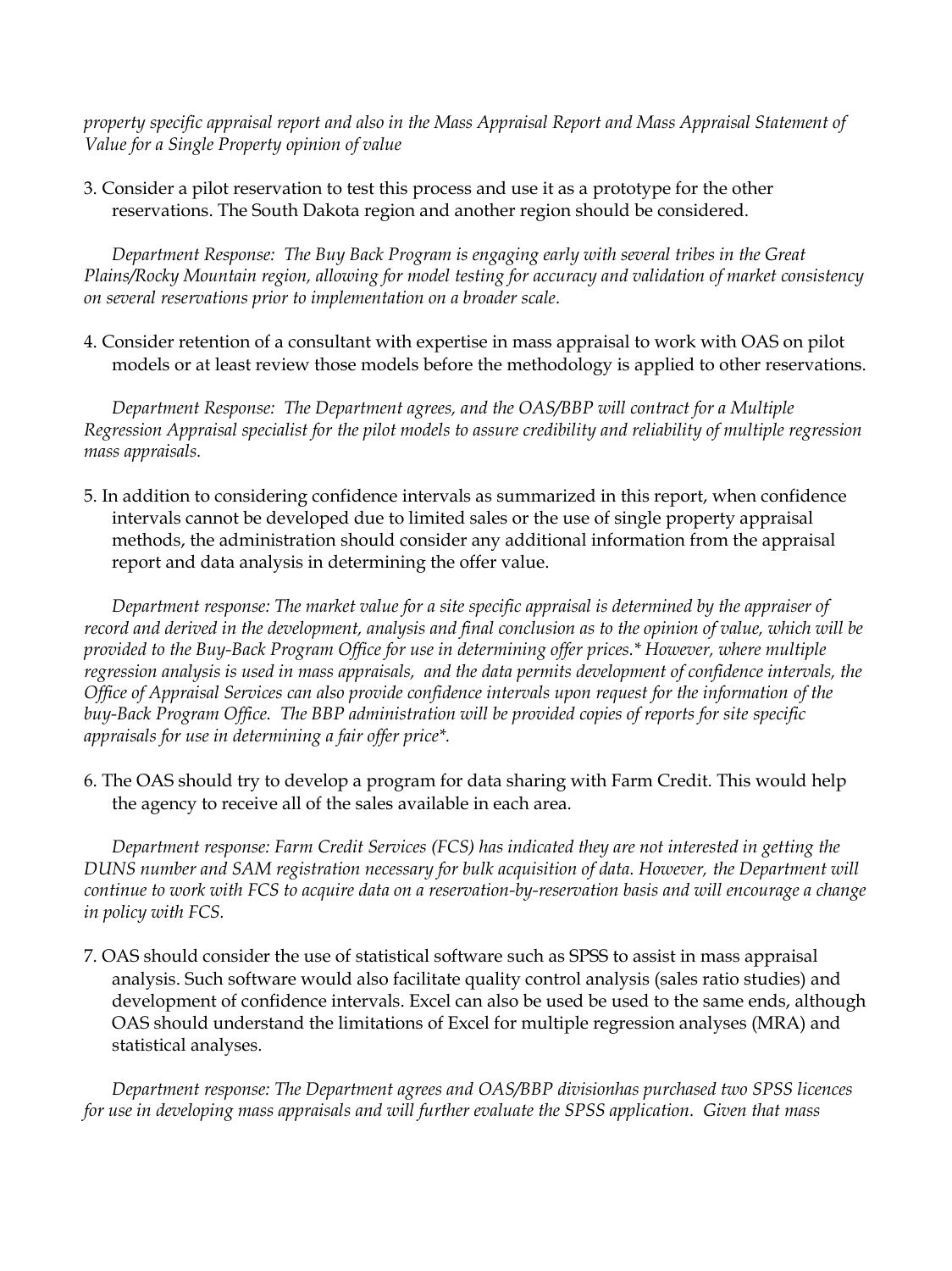*appraisals may be beneficial at all reservations applying the multiple regression analysis models using SPSS would ensure thorough and sound data analysis.*

8. Exploratory data analysis should be conducted prior to model development. This would include frequency distributions, graphs, and outlier identification. Outliers should be removed prior to model development and testing. Time trends in sales should also be explored at this point, although final adjustments can be, at the analyst's option, developed during modeling.

*Department Response: The Department agrees, and has incorporated this recommendation into the plan in the section relative to Regression Analysis Model Calibration*

9. OAS should develop documentation and reporting requirements for staff to use in determining which valuation process and reporting procedure to use in different circumstances. The four methods are Multiple Regression Analysis, benchmarks, Project Appraisal, and property specific appraisal.

*Department Response: The Department agrees that the OAS will establish protocols to ensure that OAS Buy-Back Program staff comply with appraisal standards and best practices; those standards require that the appraiser determine the appropriate valuation process. An independent quality assurance review appraisal will oversee all OAS regions involved in the BBP \*to ensure compliance with the Uniform Standards for Professional Appraisal Practice.*

10. OAS should maximize use of Arc GIS for data review, plotting the distribution of sales, defining neighborhoods, and plotting estimated values and sales ratios.

*Department Response: The Department agrees, and OAS is currently developing and implementing ArcGIS in the distribution of sales and defining neighborhoods. The plotting of estimated values as an analytical tool will be conducted within OAS as a part of the valuation process*.

11. OAS should use sales ratios to review the quality of values generated by mass appraisal methods (MRA or paired sales analysis with benchmark values). OAS should define performance goals based on IAAO ratio standards, e.g., median levels of appraisal of 0.90 to 1.10 and coefficients of dispersion (CODs) of no more than 20% to 30% depending on the homogeneity of markets.

*Department Response: The Department agrees and OAS/BBP division will use sales ratios to review the quality of values generated by mass appraisal methodologies. This recommendationhas been incorporated into the Valuation Plan in the Regression Analysis Model Calibration section of the Plan document, including references the IAAO ratio standards.*

12. OAS should validate appraisals using a holdout group. The current plan calls for assigning the last available year of sales to the holdout group. The analyst would run sales ratios both for the model and holdout groups of sales. Assuming results meet required standards, the model would be rerun on the combined model and holdout groups to maximize sample size.

*Department Response: The Department agrees. OAS/BBP will follow this protocol and has incorporated appropriate language into the Valuation Plan.*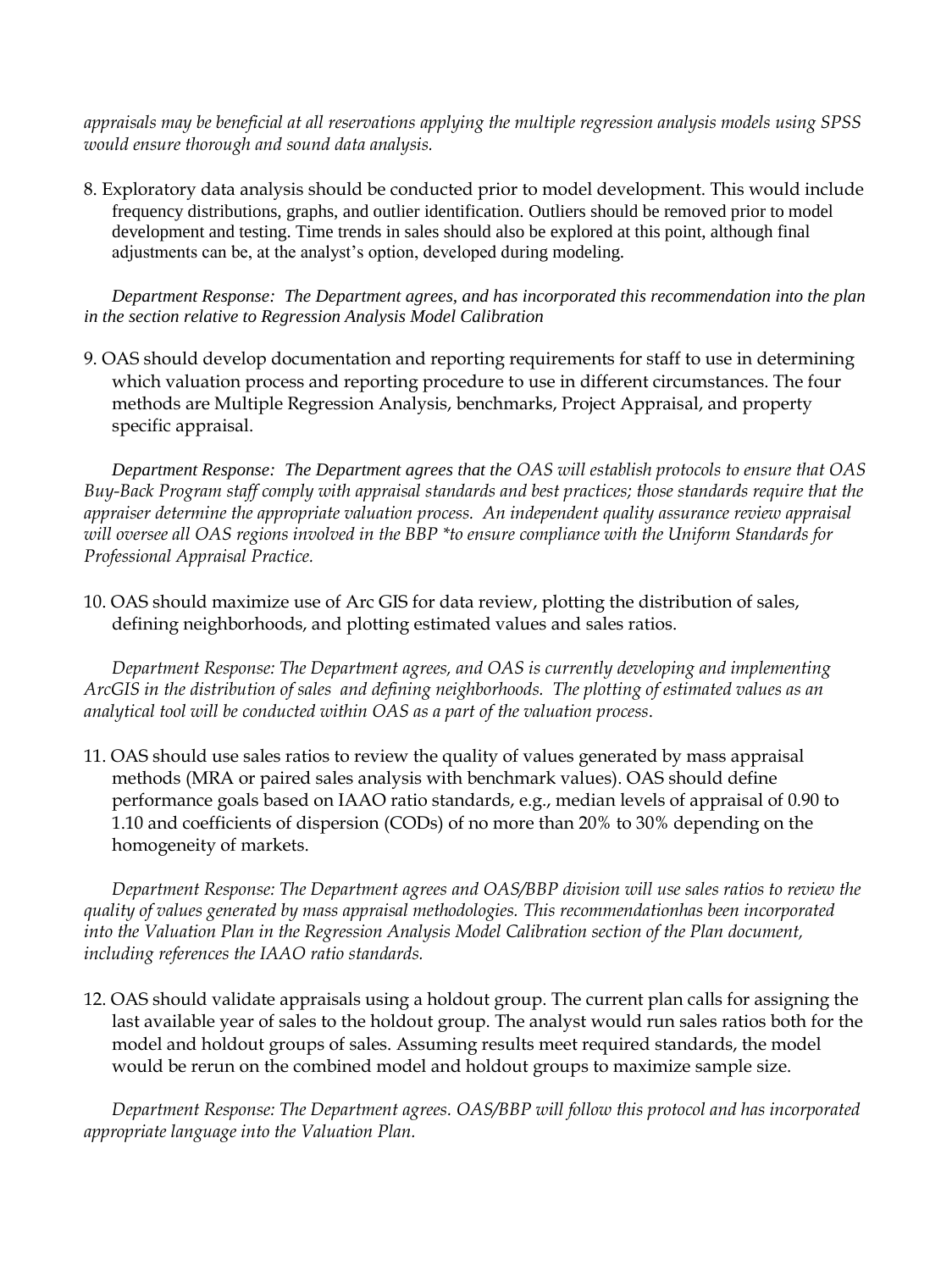13. If there are a lack of sales and static market conditions, the agency should consider using a longer time period of sales (up to 10 years).

*Department Response: The Department agrees. The OAS/BBP will follow this protocol and has incorporated appropriate language into the Valuation Plan. OAS has been using longer time periods for sales in the regular work when necessary.*

14. OAS should standardize the definitions of recreation, open space, and agricultural use for each region based on highest and best use analyses.

*Department Response: The Department agrees. The Office of Appraisal Services has developed data dictionaries reflecting the definitions and has incorporated appropriate language into the Valuation Plan.*

15. When value estimates incorporate the contribution of mineral values or timber values, Standards 1 and 2 will apply. Incorporating the values from a timber and or mineral value would not be applicable to a mass appraisal process , except when such contributions are nominal.

*Department Response: The Department agrees; The OAS Valuation Plan reflects that B and S tracts with \$0 resource value can be used in mass appraisal, but where there is a contributory value from minerals or timber, another methodology will be employed.*

16. The *Uniform Appraisal Standards for Federal Land Acquisitio*ns (UASFLA or "the Yellow Book") was last updated in 2000 and the current USPAP is the 2012-2013 version. There could be some inconsistency with the Yellow Book versus the current USPAP versions and the agency personnel involved with the group that established the Yellow Book should call for a review and possible update to the Yellow Book.

*Department Response: The Department will bring The Appraisal Foundation's recommendation to the attention of the Interagency group responsible for the Yellow Book.*

17. The staff should attend educational offerings from recognized mass appraisal programs.

*Department Response: The Department is committed to ongoing professional development and the Office of Appraisal Services will handle this recommendation through including mass appraisal classes in the Individual development Plans for OAS/BBP division staff.*

18. The Agency should clarify and state which properties will be considered in the buy-back program. Also they should make a decision on which reservations the mass appraisal process would not be beneficial.

*Department Response: The Department agrees and is working through the Buy-Back Program Office to specify properties to be considered. Further, in consultations with OAS, decisions on where mass appraisal is appropriate will be considered as the land analysis is completed for each reservation.*